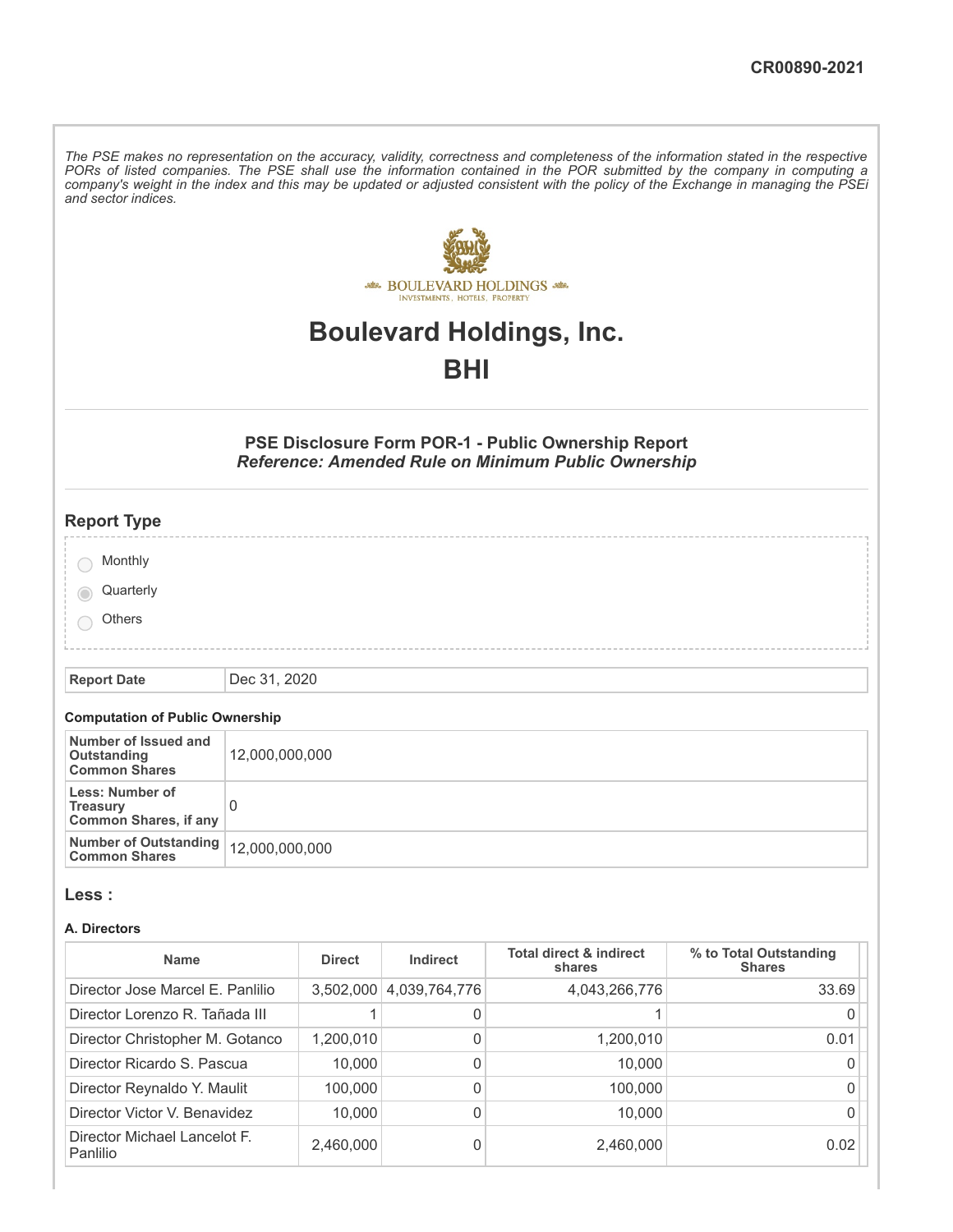| Director Klarence T. Dy | 10,000     |               | 10,000        |       |
|-------------------------|------------|---------------|---------------|-------|
| Director David L. Kho   | 54.590.000 |               | 54,590,000    | 0.45  |
|                         | 61,882,011 | 4,039,764,776 | 4,101,646,787 | 34.17 |

#### **B. Officers**

| <b>Name</b>                                                  | <b>Direct</b> | Indirect    | <b>Total direct &amp; indirect</b><br>shares | % to Total Outstanding<br><b>Shares</b> |
|--------------------------------------------------------------|---------------|-------------|----------------------------------------------|-----------------------------------------|
| Atty. Marlo T. Cristobal                                     | 2.000         | 0           | 2,000                                        |                                         |
| Mr. Sham A. Daswani                                          | 250,000       | 0           | 250,000                                      |                                         |
| Mr. Alfonso S. Anggala                                       | 100,000       | 0           | 100,000                                      |                                         |
| Jose Marcel E. Panlilio (same shareholdings as<br>above)     |               |             |                                              |                                         |
| Atty. Lorenzo R. Tañada III (same shareholdings<br>as above) |               |             |                                              |                                         |
| Victor V. Benavidez (same shareholdings as<br>above)         |               |             |                                              |                                         |
| Odessa Lora D. Bodanio                                       | $\Omega$      | 0           | N                                            |                                         |
| Atty. Jim P. Baliad                                          | 0             | 0           |                                              |                                         |
|                                                              | 352,000       | $\mathbf 0$ | 352,000                                      |                                         |

## **C. Principal/Substantial Stockholders**

| <b>Name</b> | <b>Direct</b> | Indirect | Total direct & indirect shares | % to Total Outstanding Shares |  |
|-------------|---------------|----------|--------------------------------|-------------------------------|--|
|             |               |          |                                |                               |  |
|             |               |          |                                |                               |  |

## **D. Affiliates**

| <b>Name</b> | <b>Direct</b> | Indirect | Total direct & indirect shares | % to Total Outstanding Shares |
|-------------|---------------|----------|--------------------------------|-------------------------------|
|             |               |          |                                |                               |
|             |               |          |                                |                               |

### **E. Government**

| <b>Name</b> | <b>Direct</b> | Indirect | Total direct & indirect shares | % to Total Outstanding Shares |
|-------------|---------------|----------|--------------------------------|-------------------------------|
|             |               |          |                                |                               |
|             |               |          |                                |                               |

#### **F. Banks**

| <b>Name</b> | <b>Direct</b> | Indirect | Total direct & indirect shares | % to Total Outstanding Shares |
|-------------|---------------|----------|--------------------------------|-------------------------------|
|             |               |          |                                |                               |
|             |               |          |                                |                               |

## **G. Employees**

| <b>Name</b> | <b>Direct</b> | Indirect | Total direct & indirect shares | % to Total Outstanding Shares |
|-------------|---------------|----------|--------------------------------|-------------------------------|
|             |               |          |                                |                               |
|             |               |          |                                |                               |

#### **H. Lock-Up Shares**

| <b>Name</b> | <b>Direct</b> | Indirect | Total direct & indirect shares | % to Total Outstanding Shares |
|-------------|---------------|----------|--------------------------------|-------------------------------|
|             |               |          |                                |                               |
|             |               |          |                                |                               |

#### **I. Others**

| <b>Name</b> | Direct | Indirect | Total direct & indirect shares | % to Total Outstanding Shares |  |
|-------------|--------|----------|--------------------------------|-------------------------------|--|
|             |        |          |                                |                               |  |